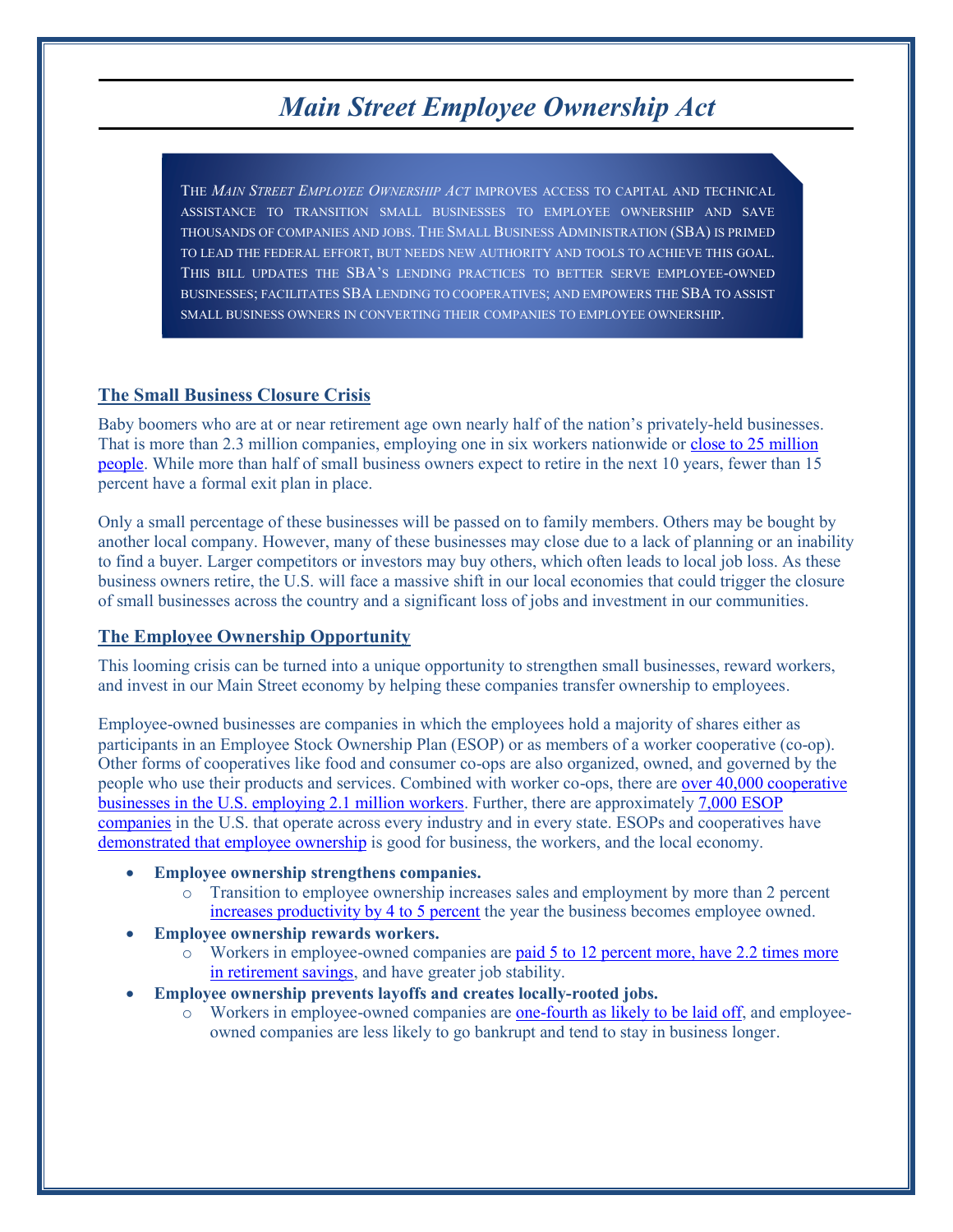## *The Main Street Employee Ownership Act*

The *Main Street Employee Ownership Act* gives the SBA the tools and authority it needs to support small businesses in transitioning to employee ownership. It would:

- **1. Improve SBA ESOP Lending.** On average, only two out of 1,000 [ESOPs default on a loan,](https://www.nceo.org/assets/pdf/misc/Employee-Ownership-NCEO.pdf) indicating how good of an investment employee-owned companies are for the taxpayer. The SBA was authorized to loan to ESOPs in 1979, but this authority is rarely used because it can be so cumbersome for companies that want to transition to employee ownership. ESOPs are currently eligible for SBA 7(a) loans, but some program requirements are out-of-line with commercial ESOP lending and overly burdensome. To address these challenges, this bill:
	- Aligns SBA 7(a) ESOP lending with industry practices: Currently, an SBA ESOP loan can only be made to the ESOP plan within the company, while commercial banks typically lend to the company which then makes an internal loan to the employee trust to purchase ownership. This practice is known as a "back-to-back" loan and allows the company to have more flexibility in how the ESOP operates, including how quickly employees get their shares so that both current and future employees will get meaningful stock awards. This bill will allow the SBA 7(a) program to make a back-to-back loan to align with industry practices.
	- x Clarifies that SBA 7(a) ESOP loans may be made under the Preferred Lenders Program (PLP): Currently, SBA does not allow 7(a) ESOP loans to be made under the delegated lending authority of section 5(b)(7) of the Small Business Act, also known as the PLP. This exclusion makes loan approval especially cumbersome and time consuming because PLP allows for a more streamlined loan application process and expedited approval, among other benefits that make lending smoother for both lenders and borrowers. This legislation would clarify that the SBA Administrator may give authority to lenders participating in PLP to execute SBA 7(a) ESOP loans.
	- Updates Small Business Act definition for ESOPs: This bill aligns the definition of eligible ESOPs for the SBA's 7(a) ESOP program with the definition of an ESOP established in the federal tax code. This will clarify that ESOPs with both full and limited pass-through voting rights for ESOP participants are eligible for SBA's lending program.
- **2. Support Smooth Transitions to Employee Ownership.** Often an exiting owner will choose to stay involved in some capacity through the company's transition to set up the employee owners and new management for success. SBA statute, however, does not allow the seller to ease out in stages. Further, high transaction costs can be a deterrent to choosing employee ownership as an exit strategy. This bill:
	- x Allows Exiting Owners a Transition Period: This bill codifies in statute recently released SBA policy that allows the seller to stay on as an owner, officer, director, or key employee of the company when an ESOP or cooperative acquires a controlling interest (51 percent or more); however, any seller who remains as an owner, regardless of percentage of ownership interest, would be required by the SBA to provide a personal guarantee. This change will allow sellers to remain available to ensure the success of the new employee owners.
	- x Helps Finance Transition Costs: Transitions to employee ownership can be quite expensive, with an estimated set up cost of \$80,000 or more. Current SBA policy does not allow for SBA financing to help pay for these transaction costs. This bill would allow for such transaction costs to be financed as part of the SBA 7(a) loan.
	- Grants SBA the Authority to Waive Equity Requirements: The SBA currently requires an equity injection of at least 10 percent of the total project cost to be necessary for 7(a) loans that finance change of ownership. To encourage more transitions to employee ownership, this bill would allow the SBA to waive this requirement on a case-by-case basis for loans that finance a change of ownership to employees.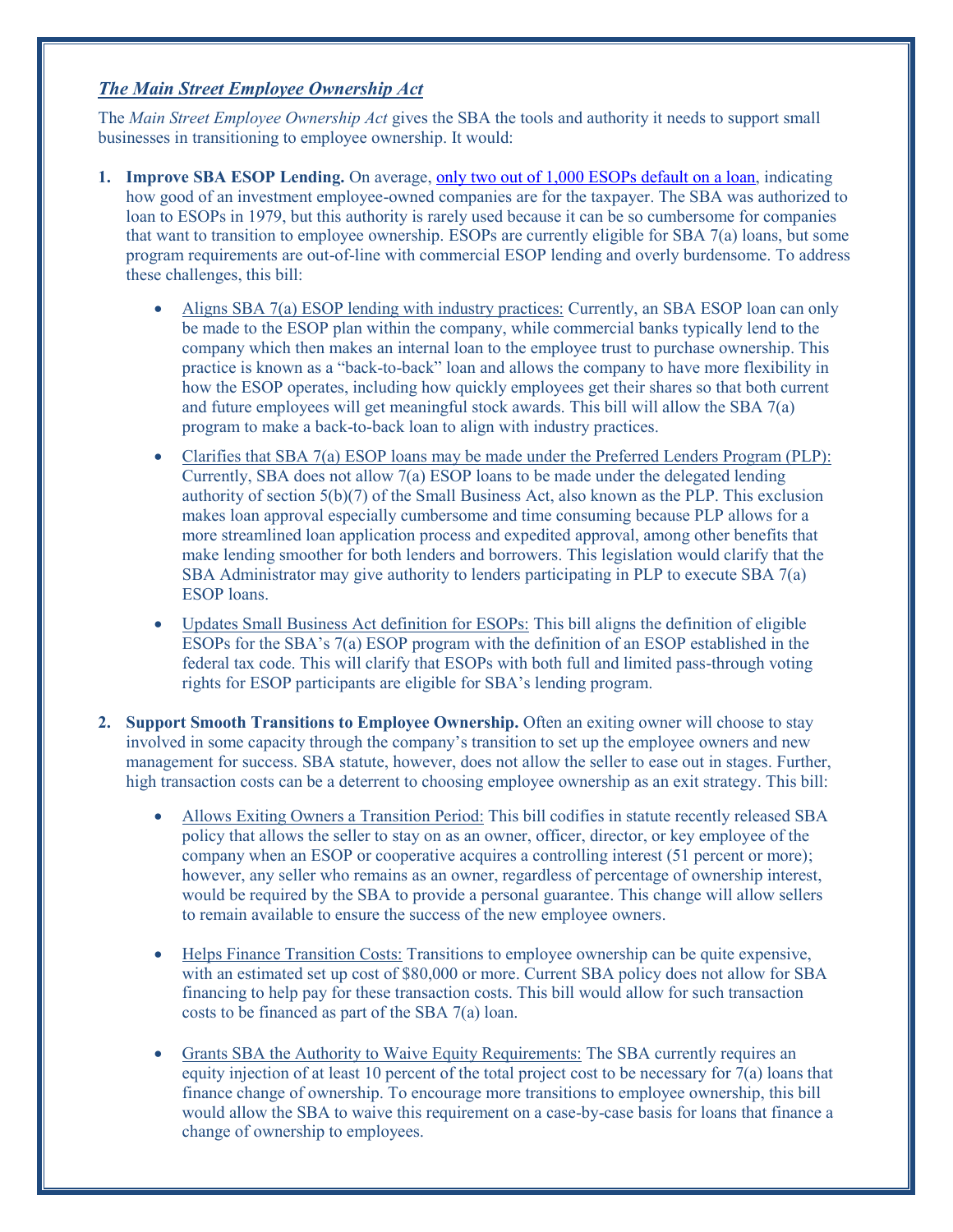- **3. Make SBA 7(a) Loans More Accessible to Cooperative Businesses.** The majority of co-ops are small businesses. Worker co-ops are especially small with [a median workforce of nine and \\$360,000 in annual](https://institute.app.box.com/v/wc2015stateofthesector)  [revenue.](https://institute.app.box.com/v/wc2015stateofthesector) Debt financing is critical to these small co-ops because they are limited in access to outside investment capital compared to a traditional investor-owned firm. Access to credit from commercial lenders tends to be difficult because banks frequently lack experience working with co-ops. SBA's 7(a) loans are also typically not a viable option because of the program's personal guarantee requirements. Given that ownership is spread across multiple co-op members, expecting one member, a small group of members, or even all of the members to pledge a personal guarantee is infeasible and impractical. This bill:
	- $\bullet$  Directs SBA to make the 7(a) program more accessible to all cooperatives: To make SBA 7(a) loans more accessible to cooperatives, this bill directs SBA to work with lenders, the cooperative business community, and other relevant federal agencies to develop practical reforms to make their lending programs more accessible to all eligible cooperatives.
- **4. Engage Businesses on Employee Ownership Transitions.** Most small business owners are unaware of the benefits of employee ownership. The federal government can play a central role in helping small business owners explore employee ownership as an exit strategy, helping to preserve their legacy while keeping businesses and jobs in the local community. This is especially important over the next 15 years given the wave of baby boomer retirements.
	- x SBA to Promote Employee Ownership Outreach across programs: This bill requires the SBA to coordinate with investment funds licensed through the SBA's Small Business Investment Company program and intermediary lenders through SBA's Microloan program to promote employee ownership as an area to consider for investment and lending.
	- x Small Business Development Center Employee Ownership and Cooperatives Promotion: This bill requires the SBA to work with the nation's Small Business Development Centers to provide business succession services, including training, executive education, and one-on-one consulting on employee ownership options.
	- Interagency Working Group on Employee Ownership: This bill tasks the SBA with coordinating and chairing an interagency working group to develop recommendations to support and increase the number of employee-owned businesses, and increase coordination between federal agencies and employee ownership organizations.
- **5. Report on SBA's Lending and Outreach to Employee-owned Companies.** This legislation amends the existing reporting requirements under the SBA 7(a) ESOP program to include reporting on the number of loans and investments made through SBA's programs, including the 7(a), Microloan, and Small Business Investment Company programs, as well as any outreach and educational activities conducted by SBA with respect to employee-owned businesses.